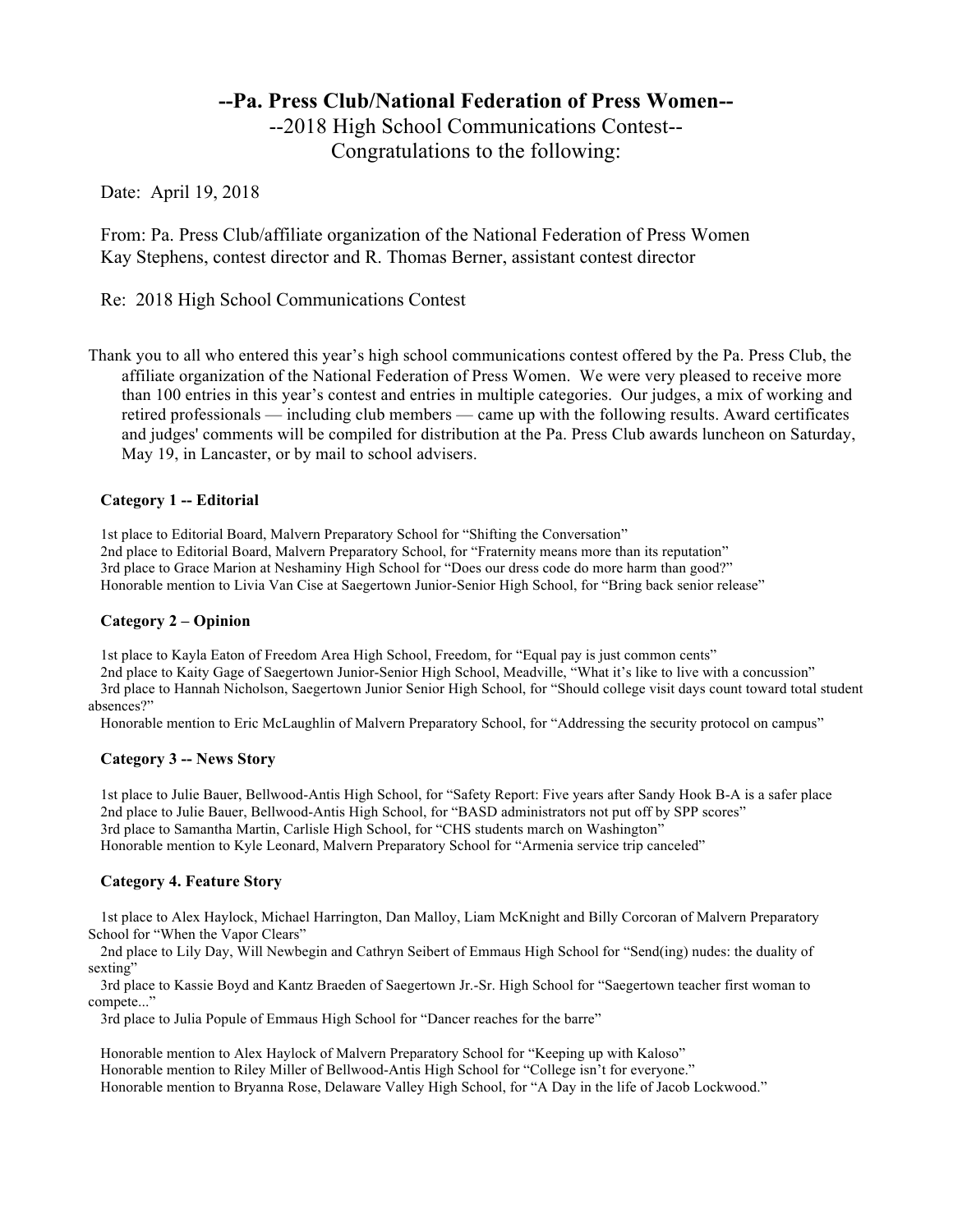#### **Page 2 of Pa. Press Club 2018 winners in high school journalism contest**

#### **Category 5 -- Sports Story**

1st place to Jake Miller, Bellwood-Antis High School for "Big Man on Campus: Alli Campbell" 2nd place to Garrett Hallinan and Kyle Leonard, Malvern Preparatory School, for "Talking Concussions at Malvern" 3rd place to Garrett Hallinan, Malvern Preparatory School for "The Return of O'Shaan Allison" Honorable mention to Bailey Kozalla, Saegertown Junior-Senior High School, for "Arrows fly in Pennsylvania archery season"

# **Category 6 – Columns/Blogs**

1st place to Paula Stachuletz, Saegertown Junior-Senior High School, for "Stachuletz Stories" 2nd place to Jenna Bartlette, Bellwood-Antis High School for "Lessons from the Man Upstairs" 3rd place to Erin P. Coughenour and Kayleigh Johnson, Daniel Boone High School, for "Thinking International" and "Travel Wide and Far for a Visit"

# **Category 7 – Reviews**

1st place to Will Newbegin, Emmaus High School, for "Migos keep it consistent with culture." 2nd place to Ryan Bassett, Emmaus High School, for "Baby Driver worth seeing and hearing" 3rd place to Hannah Brown, Daniel Boone High School, Douglasville, for "Field of Screams"

# **Category 8 -- News or feature photo**

No first, second or third places Honorable Mention to Alex Haylock of Malvern Preparatory School for "Malvern celebrates Christmas Break"

# **Category 9 -- Sports Photo**

1st place to Morgan Gifford, Delaware Valley High School, Milford, Pa. for "DV swimming photo" 2nd place to Mandy Xu, Delaware Valley High School, Milford, for "Football Celebration" Honorable Mention to Steve O'Meara, Malvern Preparatory School, West Chester, for "Football Begins Inter-AC"

# **Category 10 -- Cartooning**

1st place to Angeline Stein, Emmaus High School, Emmaus for "Emotional politics -- Trump" 2nd place to Carly Naundorff...Delaware Valley High School, Milford, Pa., for "Be Grateful" 3rd place to Morgan Radwick, Saegertown Junior-Senior High School, Saegertown, Pa., for "Dress Code" Honorable mention to: Kaylee Ruiz, Emmaus High School, Emmaus, Pa. for "Statue of Liberty"

# **Category 11 -- Graphics/Photo Illustration**

1st place to Chase Bennett for Malvern Preparatory School for "When the vapor clears" 2nd place to Chase Bennett and Ethan Rowley of Malvern Preparatory School for "Freshman Survey 2017"

# **Class 12 -- Single page layout**

No first or second place awarded 3rd place to Chase Bennett, Malvern Preparatory School for "The Return of O'Shaan Allison" Honorable mention to Chase Bennett, Malvern Preparatory School...for January 2018 front page "Building"

# **Category 13 Double-Truck Layout**

No first, second or third places awarded Honorable mention to Cathryn Seibert of Emmaus High School for "Send(ing) nudes: the duality of sexting" Honorable mention to Hannah Lee, Delaware Valley High School for "How to plan the perfect snow day"

# **Category 14 -- Environmental Entry -- any medium**

1st place to Quintin Nelson, Bellwood-Antis High School, Bellwood, for "Grappling with Climate Change"